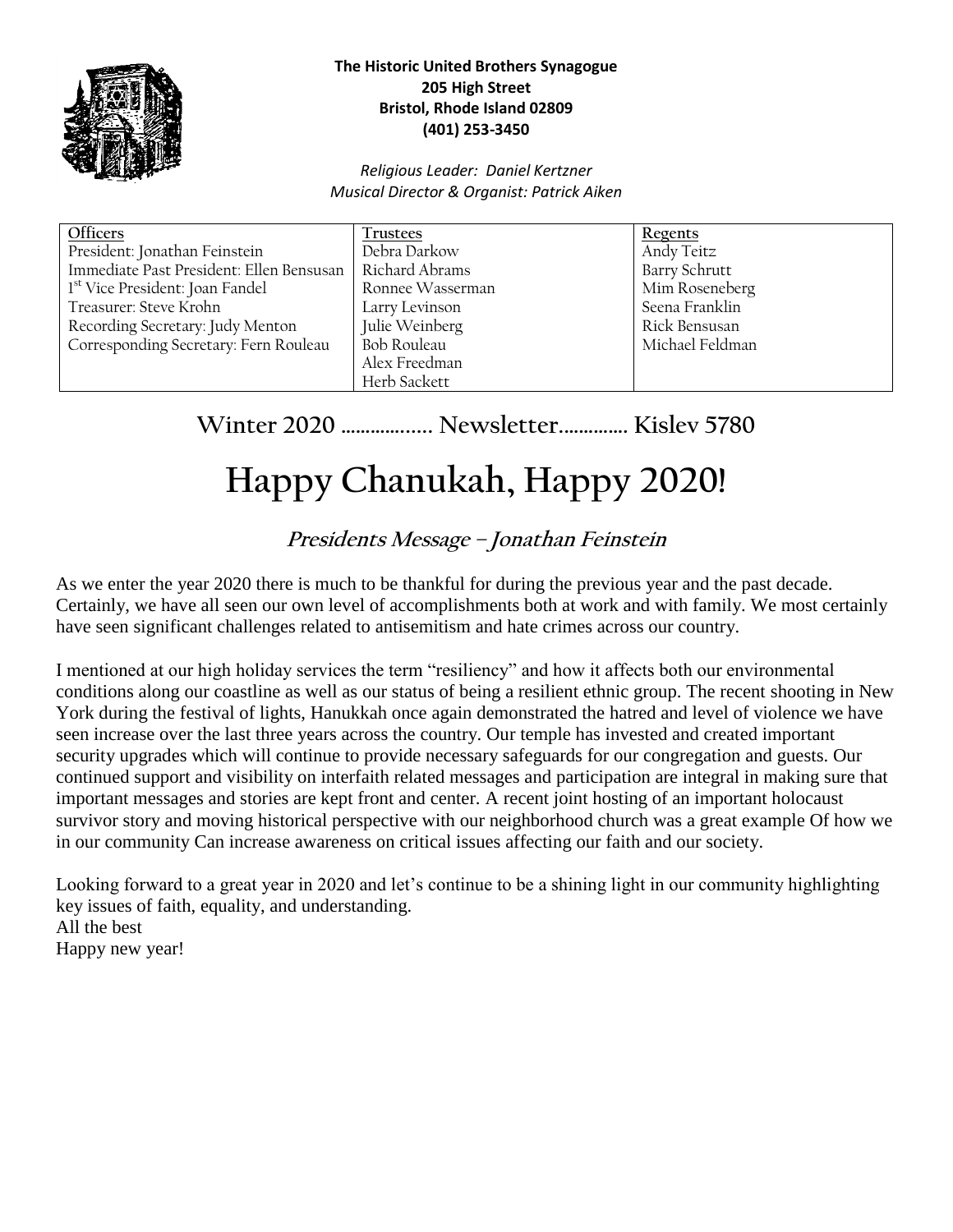#### **Daniel's Message (Daniel Kertzner, Religious Leader)**



This month is the month of Kislev in the Jewish calendar. It is best known for Hanukkah which begins on the 25th of Kislev. The root of the word Kislev means 'trust' and 'hope': "Did I place my *kili* (my hope) in gold…?" (Job, 31:24) "…And they placed in Hashem their

Highlights from the High Holidays!



*kislam* (their trust)." (Psalms, 78:7) . Kislev occurs in the darkest time of the year in the Northern Hemisphere when the long days and beautiful evenings of our Rhode Island summer can seem like a distant dream. We trust that eventually the light and warmth and light will return. And the month of Kislev and the holiday of Hanukkah calls on us to trust that we can rise above the challenges we may experience in our own lives individually and those we encounter in a world still racked with conflict, violence, and suffering. It can be hard to hold onto such trust in dark times. Lighting the menorah, so central to the celebration of Hanukkah, proves to be a powerful means of stoking trust and hope. The menorah has long been a symbol of the Jewish People, often found in synagogue art and architecture. The prophet Zechariah portrayed it as an image of purity and grandeur: he prophesied about a menorah of pure gold, flowing continuously with

holy oil. Thus, long before the Hanukkah story, the menorah became a symbol of hope and light, but the light of the Hanukkah menorah is not considered to be just any ordinary light. It is considered to be Divine Light. As the Hanukkah story portrays the miracle, the light didn't need to be lit, it was self-generating - light that doesn't take away the darkness but somehow shines through the darkness. As we gather with friends and families to celebrate Hanukkah may our connections with each other and the warmth of the candles glow rekindle in each of us that Divine light, a reminder that as we encounter darkness we have the ability to shine our light on and through it. Wishing you all a good month and Chag Sameach.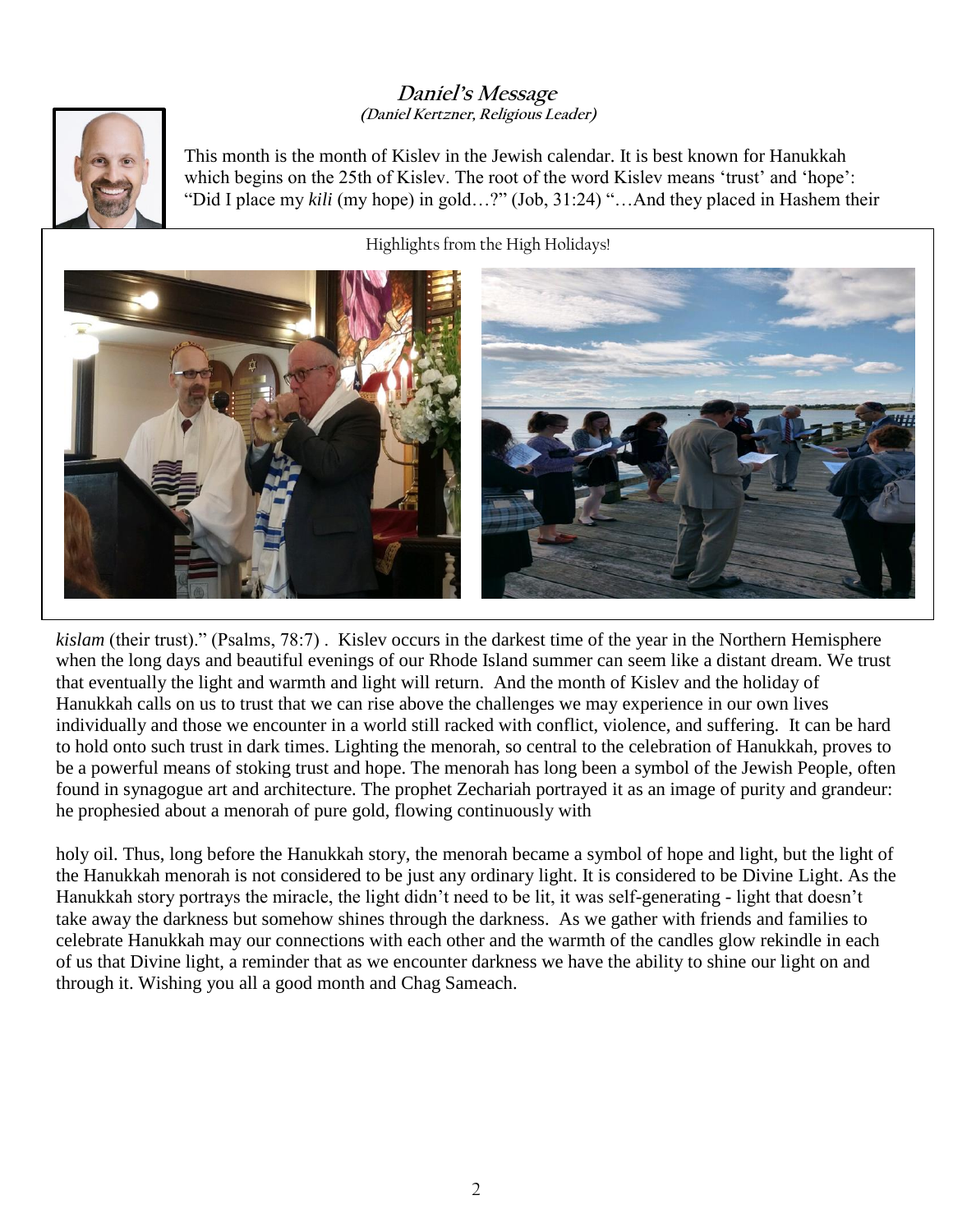# *GIFTS OF CARING AND SHARING.*

*"*One who donates much charity becomes the richer for it." UNITED BROTHERS GRATEFULLY ACKNOWLEDGES THE FOLLOWING SUPPORT

# *YAHRZEIT FUND*

Richard Mittleman in memory of his father Irving Mittleman Anya Rader Wallack in memory of her husband Stanley Wallack Ronnee Wasserman in memory of her mother Cora Goldman Rick Bensusan in memory of his mother Clare Bensusan Ellen Bensusan in memory of her mother Harriet Block Rich Abrams in memory of his mother Pearl Abrams Joan Glickman in memory of her brother Murray Stern Alfred Benjamin in memory of his mother Rose Benjamin Joan Glickman in memory of her husband Marvin Glickman Julie Weinberg in memory of her mother Sylvia Zolezio Amy Hirsch in memory of her mother Sally Roberts Ronnee Wasserman in memory of her grandmother Gertie Wax

# *MEMORIAL FUND*

Carol Louison in memory of her sister Marilyn Ehrenhuas

# *GENERAL FUND*

Arthur and Barbara Sheer in honor of Ronnee Wasserman's 80<sup>th</sup> birthday Mittleman-Weiner family fund in honor of Ronnee Wasserman's 80<sup>th</sup> birthday

# *HIGH HOLIDAY FUND*

Carol and Jonathan Feinstein, Daniel and Nadine Heyman, Aaron and Lisa Louison, Andy Teitz, Richard and Cindy Sherman, Barry Shapiro and Suzanne Claus, Ira and Cathy Singer

# *PRAYER BOOK FUND*

Joan and Kevin Fandel, Ellen and Rick Bensusan, Steven Krohn, Brad Louison, Judy and Chris Menton, Carol Louison, Sandy and Alex Freedman, Richard Nathan, Fern and Bob Rouleau, Andrea and Larry Levinson, Marilyn and David Zuller-Morin, Irwin Hazen, Debra and Kevin Darkow, Joan and Rich Abrams, Faye Dion and Michael Feldman, Carol and Jonathan Feinstein, Denise and Barry Schrutt, Julie and Stewart Weinberg

# *BUILDING FUND*

Lewis and Alice Gold, Marcia McGovern, Barry and Denise Schrutt, Paula Reynolds, Herb Sackett, Carol Louison, Don and Rita Hurwitz

# *CONDOLENCES TO*

Carol Louison on the passing of her sister Marilyn Ehrenhaus